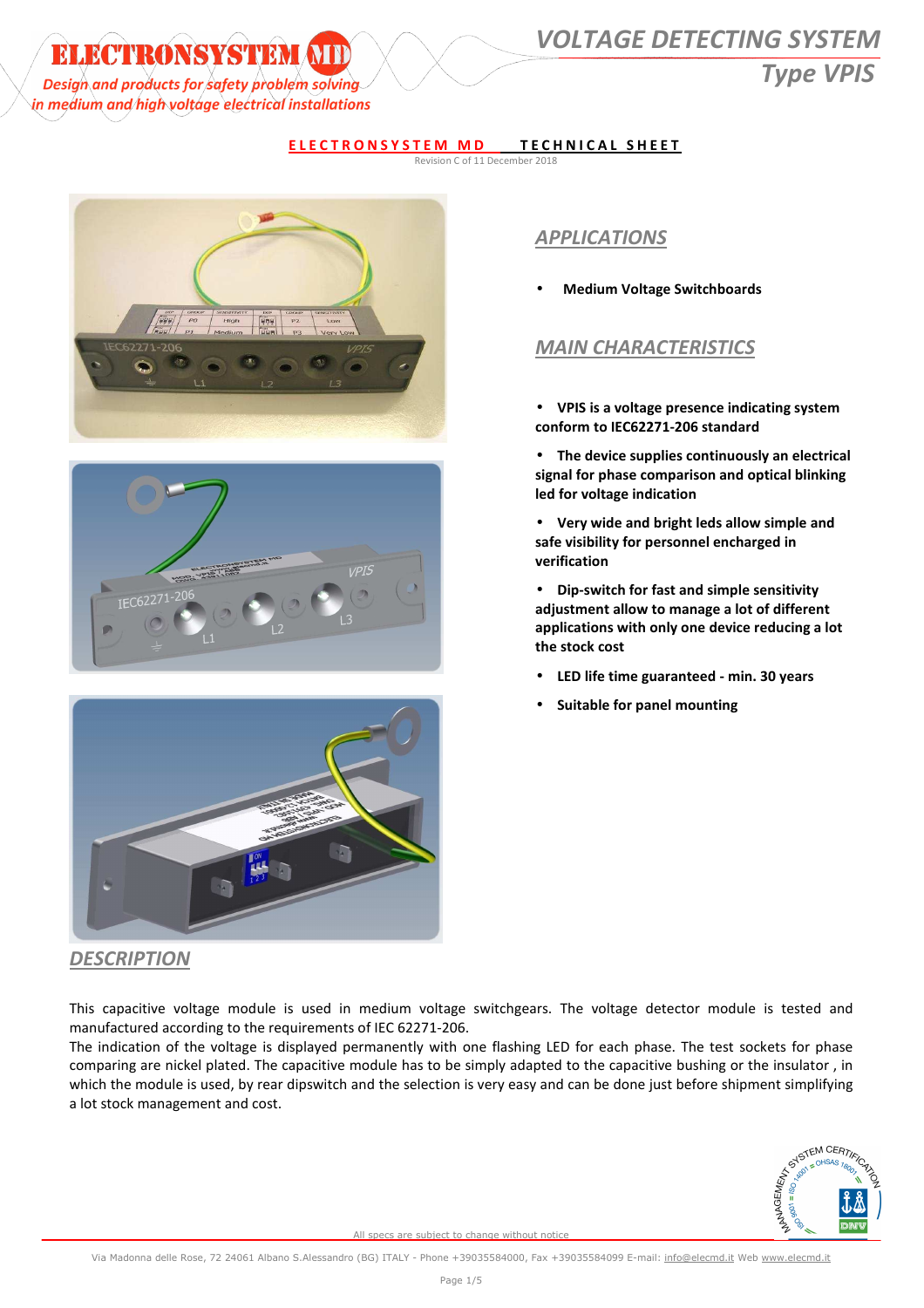*Design and products for safety problem solving* and the same of the same of the same of the same of the same of the same of the same of the same of the same of the same of the same of the same of the same of the same of t

**ELECTRONSYSTEM ATD WOLTAGE DETECTING SYSTEM** 

in medium and high voltage electrical installations

**ELECTRONSYSTEM MD TECHNICAL SHEET** Revision C of 11 December 2018



#### *Electrical characteristics VPIS*  **Coupling capacity range 10 to 40 Coupling capacity range 10 to 40 pF** From 10 to 40 **Medium Voltage range and the set of the set of the set of the set of the set of the set of the set of the set of the set of the set of the set of the set of the set of the set of the set of the set of the set of the set**

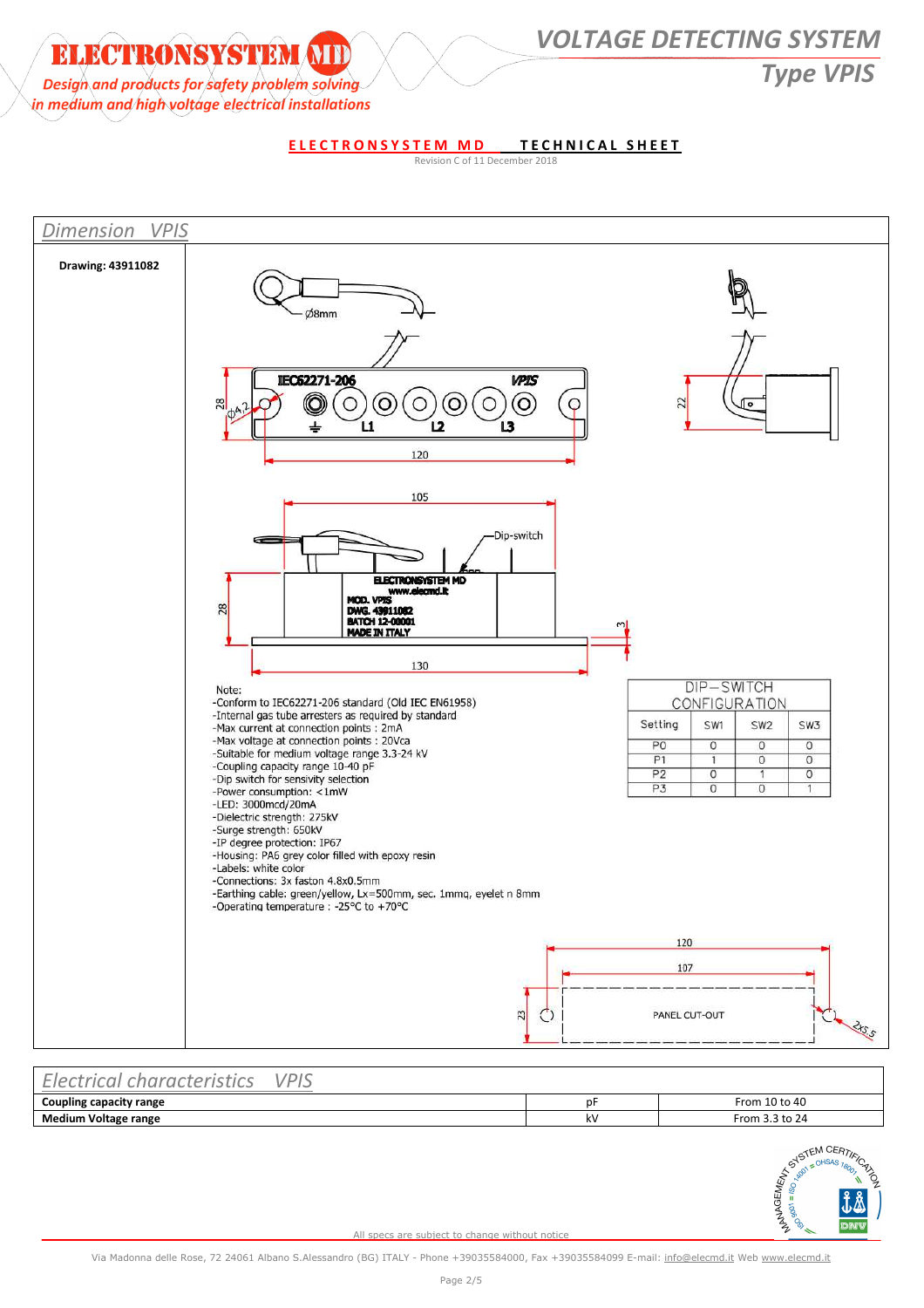# *Design* and products for safety problem solving *CONS*

**ELECTRONSYSTEM ATDENTICALLY OLTAGE DETECTING SYSTEM** 

in medium and high voltage electrical installations

**ELECTRONSYSTEM MD TECHNICAL SHEET** 





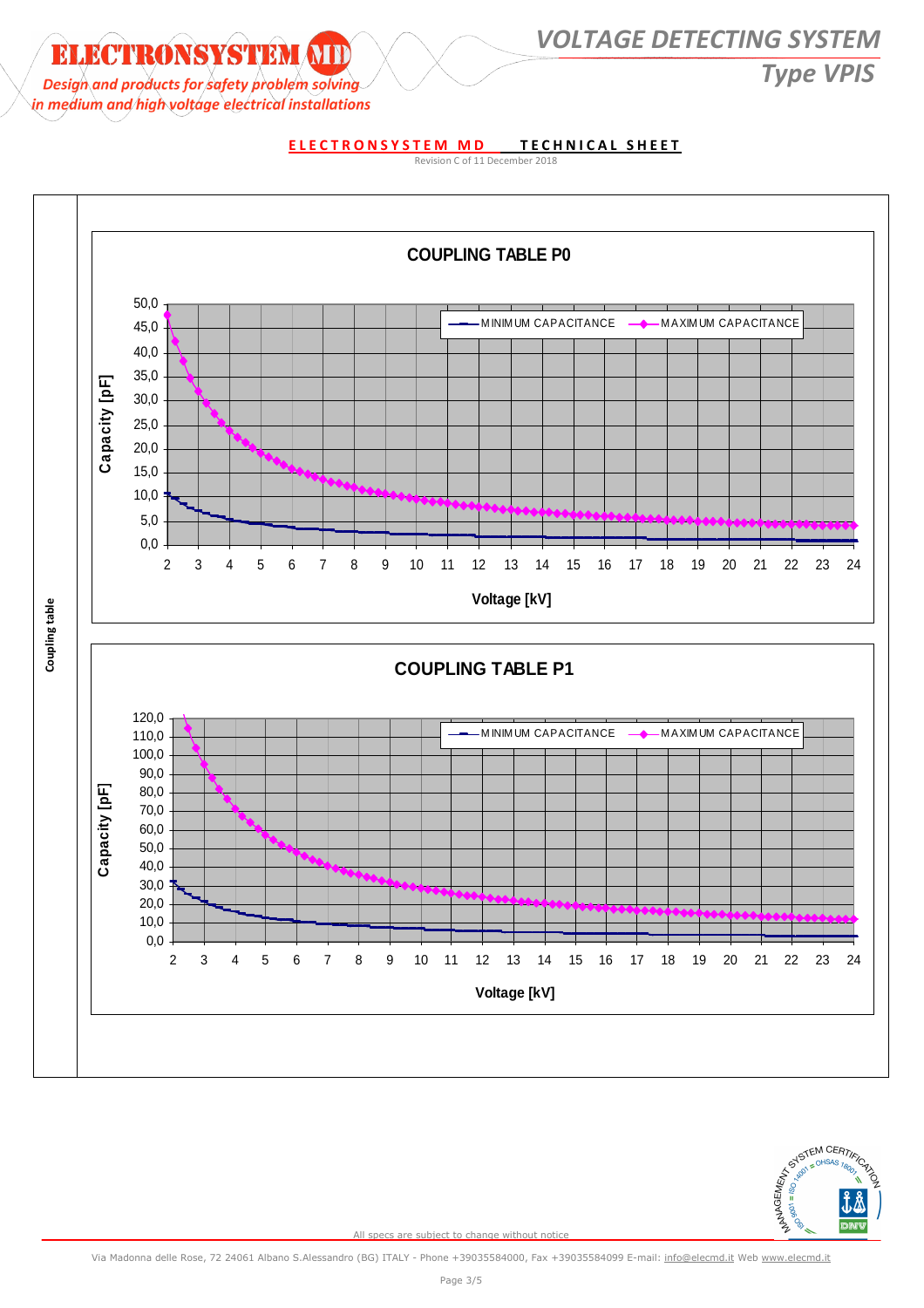# *Design* and products for safety problem solving *CONS*

### **ELECTRONSYSTEM MIDELLY AND AND VOLTAGE DETECTING SYSTEM**

in medium and high voltage electrical installations

#### **ELECTRONSYSTEM MD TECHNICAL SHEET**

Revision C of 11 December 2018